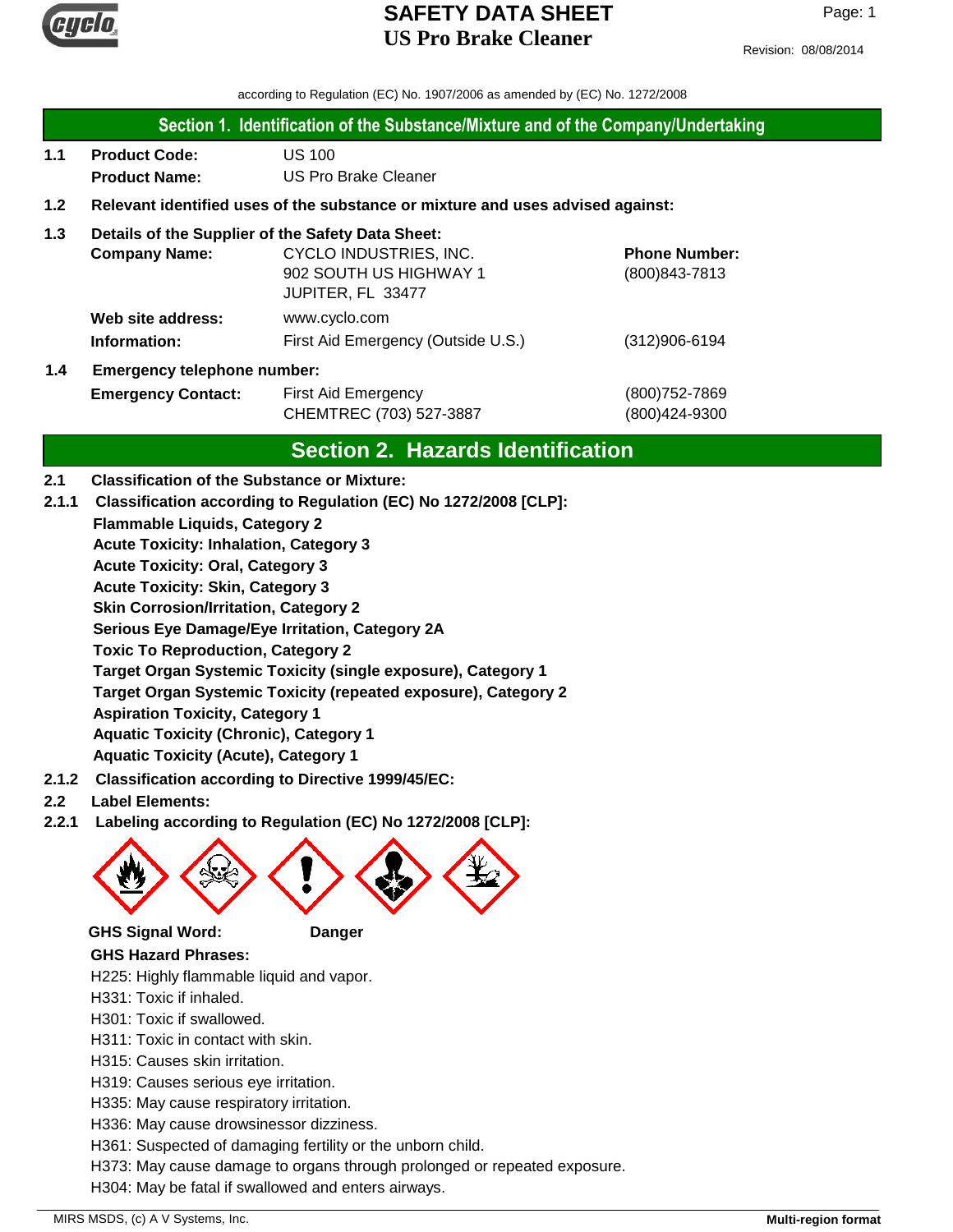

H410: Very toxic to aquatic life with long lasting effects.

H280: Contents under pressure. May explode if heated.

### **GHS Precaution Phrases:**

P210: Keep away from heat/sparks/open flames/hot surfaces - No smking.

P280: Wear protective gloves/clothing and eye/face protection.

P240: Ground/bond container and receiving equipment.

P241: Use explosion-proof electrical/ventilating/lighting equipment.

P271: Use only outdoors or in a well-ventilated area.

P264: Wash hands thoroughly after handling.

P260: Do not breathe dust/fume/gas/mist/vapours/spray.

### **GHS Response Phrases:**

P370+378: In case of fire, use dry chemical, carbon dioxide or alcohol foam for extinction.

P301+330+331: IF SWALLOWED: Rinse mouth. Do NOT induce vomiting.

P304+340: IF INHALED: Remove victim to fresh air and keep at rest in a position comfortable for breathing. P303+361+353: IF ON SKIN (or hair): Remove/take off immediately all contaminated clothing. Rinse skin with

water/shower.

P363: Wash contaminated clothing before reuse.

P305+351+338: IF IN EYES: Rinse cautiously with water for several minutes. Remove contact lenses, if present and easy to do. Continue rinsing.

P309+311: Call a POISON CENTER or doctor/physician if exposed or you feel unwell.

### **GHS Storage and Disposal Phrases:**

P501: Dispose of contents/container in accordance with local/regional/national/international regulation.

P403+233: Store container tightly closed in well-ventilated place.

### **2.2.2 Labeling according to Directive 1999/45/EC:**



# **2.3 Adverse Human Health**

**Effects and Symptoms:**

|          | <b>Section 3. Composition/Information on Ingredients</b>               |                      |                           |                                                                                                                                                            |  |  |
|----------|------------------------------------------------------------------------|----------------------|---------------------------|------------------------------------------------------------------------------------------------------------------------------------------------------------|--|--|
| CAS#     | Hazardous Components (Chemical Name)/<br><b>REACH Registration No.</b> | <b>Concentration</b> | EC No./<br>EC Index No.   | <b>Risk Phrases/</b><br><b>GHS Classification</b>                                                                                                          |  |  |
| 67-64-1  | Acetone                                                                | 45.0 -55.0 %         | 200-662-2<br>606-001-00-8 | F; Xi; R11-36-66-67<br>Flam. Liq. 2: H225<br>Eye Damage 2A: H319<br>TOST (SE) 3: H335 H336                                                                 |  |  |
| 67-56-1  | Methanol                                                               | 25.0 - 35.0 %        | 200-659-6<br>603-001-00-X | $F$ ; T;<br>R11-23/24/25-39/23/24/25<br>Flam. Liq. 2: H225<br>Acute Tox.(O) 3: H301<br>Acute Tox.(D) 3: H311<br>Acute Tox.(I) 3: H331<br>TOST (SE) 1: H370 |  |  |
| 108-88-3 | Toluene                                                                | 20.0 - 30.0 %        | 203-625-9<br>601-021-00-3 | F; Xn; R11-38-48/20-63-65-67<br>Flam. Liq. 2: H225<br>Asp. Toxic. 1: H304<br>Skin Corr. 2: H315<br>TOST (SE) 3: H335 H336                                  |  |  |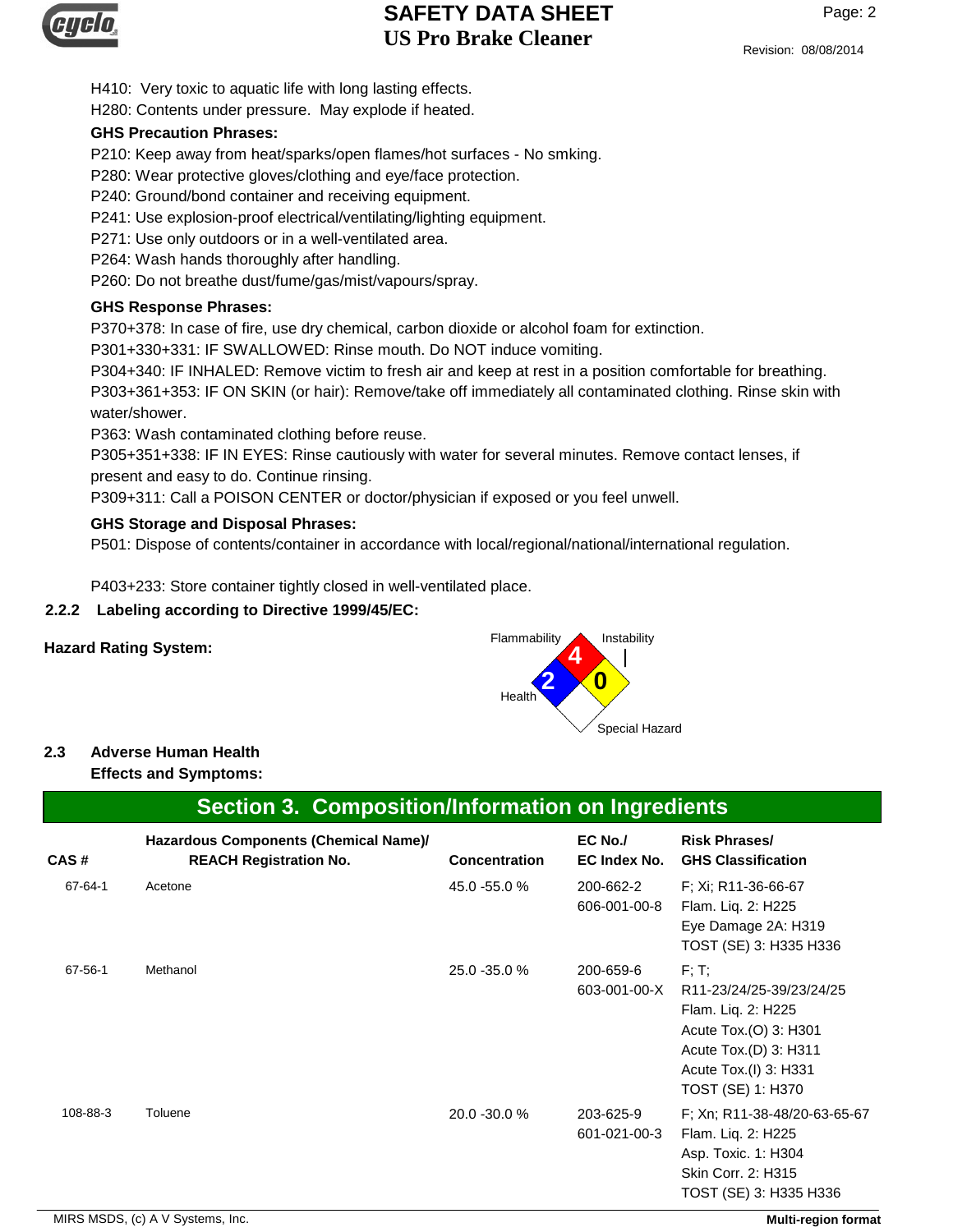|     |                  |                                                                                  | <b>SAFETY DATA SHEET</b>                |                                                                            |                           | Page: 3                                                                                                                                                                                                                                                                                                                                                                                                                                                                                                                                                                                                                                                                            |
|-----|------------------|----------------------------------------------------------------------------------|-----------------------------------------|----------------------------------------------------------------------------|---------------------------|------------------------------------------------------------------------------------------------------------------------------------------------------------------------------------------------------------------------------------------------------------------------------------------------------------------------------------------------------------------------------------------------------------------------------------------------------------------------------------------------------------------------------------------------------------------------------------------------------------------------------------------------------------------------------------|
|     |                  |                                                                                  | <b>US Pro Brake Cleaner</b>             |                                                                            |                           | Revision: 08/08/2014                                                                                                                                                                                                                                                                                                                                                                                                                                                                                                                                                                                                                                                               |
|     |                  |                                                                                  |                                         |                                                                            |                           | Toxic Repro. 2: H361<br>TOST (RE) 2: H373                                                                                                                                                                                                                                                                                                                                                                                                                                                                                                                                                                                                                                          |
|     | 142-82-5         | Heptane                                                                          |                                         | 5.0 -10.0 %                                                                | 205-563-8<br>601-008-00-2 | F; Xn; N; R11-38-50/53-65-67<br>Flam. Liq. 2: H225<br>Asp. Toxic. 1: H304<br>Skin Corr. 2: H315<br>TOST (SE) 3: H335 H336<br>Aquatic (A) 1: H400<br>Aquatic (C) 1: H410                                                                                                                                                                                                                                                                                                                                                                                                                                                                                                            |
|     | 124-38-9         | Carbon dioxide                                                                   |                                         | $1.0 - 9.0 %$                                                              | 204-696-9<br><b>NA</b>    | No phrases apply.<br>No data available.                                                                                                                                                                                                                                                                                                                                                                                                                                                                                                                                                                                                                                            |
|     |                  |                                                                                  |                                         | <b>Section 4. First Aid Measures</b>                                       |                           |                                                                                                                                                                                                                                                                                                                                                                                                                                                                                                                                                                                                                                                                                    |
| 4.1 | <b>Measures:</b> |                                                                                  | reaction occurs.                        |                                                                            |                           | Description of First Aidlf swallowed, do not induce vomiting. Never give anything by mouth to an unconscious<br>person. If vomiting occurs, keep head lower than hips to prevent aspiration. If inhaled,<br>remove to fresh air. If not breathing, give artificial respiration. If breathing is difficult, give<br>oxygen. If in eyes, rinse cautiously with water for several minutes, Remove contact<br>lenses, if present and easy to do. Continue rinsing. In case of skin contact, immediately<br>flush skin with plenty of soap and water for at least 15 minutes. Remove contaminated<br>clothing and shoes and launder before reuse. Call physician immediately if adverse |
|     |                  |                                                                                  |                                         | <b>Section 5. Fire Fighting Measures</b>                                   |                           |                                                                                                                                                                                                                                                                                                                                                                                                                                                                                                                                                                                                                                                                                    |
| 5.1 | Media:           |                                                                                  | are exposed to heat or flame.           |                                                                            |                           | Suitable Extinguishing Dry chemical, carbon dioxide, alcohol foam. Use water spray to keep containers cool that                                                                                                                                                                                                                                                                                                                                                                                                                                                                                                                                                                    |
| 5.2 |                  | and Hazards:                                                                     | Flammable Properties No data available. |                                                                            |                           |                                                                                                                                                                                                                                                                                                                                                                                                                                                                                                                                                                                                                                                                                    |
|     |                  | <b>Flammability</b><br><b>Classification:</b>                                    | NFPA Level 2 Aerosol                    |                                                                            |                           |                                                                                                                                                                                                                                                                                                                                                                                                                                                                                                                                                                                                                                                                                    |
|     | Flash Pt:        |                                                                                  |                                         | 1.00 F (-17.2 C) Method Used: TAG Closed Cup                               |                           |                                                                                                                                                                                                                                                                                                                                                                                                                                                                                                                                                                                                                                                                                    |
|     |                  | <b>Explosive Limits:</b><br><b>Autoignition Pt:</b>                              | LEL: 1.2<br>No data.                    | <b>UEL: 36</b>                                                             |                           |                                                                                                                                                                                                                                                                                                                                                                                                                                                                                                                                                                                                                                                                                    |
| 5.3 |                  | <b>Fire Fighting</b><br><b>Instructions:</b>                                     | clothing. Vapor may cause flash fire.   |                                                                            |                           | Wear approved positive-pressure self-contained breathing apparatus and protective                                                                                                                                                                                                                                                                                                                                                                                                                                                                                                                                                                                                  |
|     |                  |                                                                                  |                                         | <b>Section 6. Accidental Release Measures</b>                              |                           |                                                                                                                                                                                                                                                                                                                                                                                                                                                                                                                                                                                                                                                                                    |
| 6.3 |                  | <b>Methods and Material</b><br><b>For Containment and</b><br><b>Cleaning Up:</b> |                                         | waters. Keep out of lakes, ponds or streams.                               |                           | Wear appropriate protective clothing and equipment to prevent skin and eye contact.<br>Contain any liquid from leaking containers. Avoid all sources of ignition; heat, sparks and<br>open flames. Do not puncture or incinerate container. Contents under pressure.<br>Leaking containers should be removed to an isolated, well-ventilated area and transferred<br>to other suitable containers. Wipe, scrape or soak up in an inert material and put in a<br>container intended for flammable materials for disposal. Persons not trained should<br>evacuate area. Do not allow to enter sanitary drains, sewer or surface and subsurface                                       |
|     |                  |                                                                                  |                                         | <b>Section 7. Handling and Storage</b>                                     |                           |                                                                                                                                                                                                                                                                                                                                                                                                                                                                                                                                                                                                                                                                                    |
| 7.1 |                  | <b>Precautions To Be</b><br><b>Taken in Handling:</b>                            |                                         |                                                                            |                           | Caution: Contents under pressure. Keep away from heat and open flame. Use only in a<br>well ventilated area. Avoid breathing vapors. If exposed to high vapor concentration,<br>leave area at once. Avoid contact with skin and eyes. Keep out of the reach of children.                                                                                                                                                                                                                                                                                                                                                                                                           |
| 7.2 |                  | <b>Precautions To Be</b>                                                         |                                         | Do not puncture, incinerate or store above 120 degrees F. Exposure to high |                           |                                                                                                                                                                                                                                                                                                                                                                                                                                                                                                                                                                                                                                                                                    |

temperatures may cause bursting. Do not store in the passenger compartment of an

**Taken in Storing:**

automobile.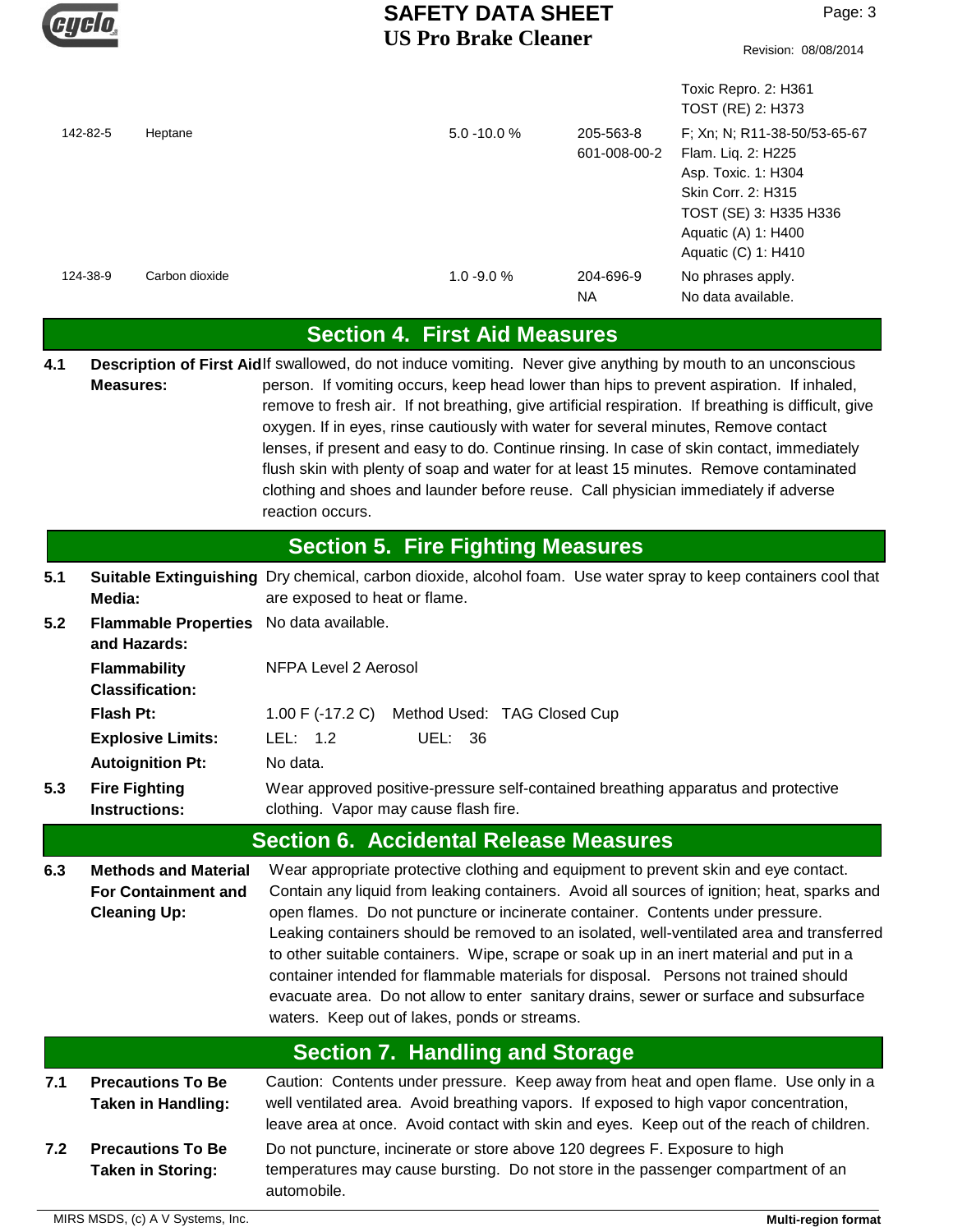

# **Section 8. Exposure Controls/Personal Protection**

### **8.1 Exposure Parameters:**

| CAS#     | <b>Partial Chemical Name</b> | <b>Britain EH40</b>                                            | <b>France VL</b>                                               | <b>Europe</b>                     |
|----------|------------------------------|----------------------------------------------------------------|----------------------------------------------------------------|-----------------------------------|
| 67-64-1  | Acetone                      | TWA: 1210 mg/m3 (500 ppm)<br>STEL: 3620 mg/m3 (1500 ppm)       | TWA: 1210 mg/m3 (500<br>ppm)<br>STEL: 2420 mg/m3 (1000<br>ppm) | TWA: 1210 mg/m3                   |
| 67-56-1  | Methanol                     | TWA: 266 mg/m3 (200 ppm)<br>STEL: 333 mg/m3 (250 ppm)          | TWA: 260 mg/m3 (200 ppm)<br>STEL: 1300 mg/m3 (1000<br>ppm)     | TWA: 260 mg/m3                    |
| 108-88-3 | Toluene                      | TWA: 191 mg/m3 (50 ppm)<br>STEL: 384 mg/m3 (100 ppm)           | TWA: 192 mg/m3 (50 ppm)<br>STEL: 384 mg/m3 (100 ppm)           | TWA: 192 mg/m3<br>STEL: 384 mg/m3 |
| 142-82-5 | Heptane                      | TWA: 2085 mg/m3 (500 ppm)<br>STEL: ()                          | TWA: 1668 mg/m3 (400<br>ppm)<br>STEL: 2085 mg/m3 (500<br>ppm)  | TWA: 2085. mg/m3                  |
| 124-38-9 | Carbon dioxide               | TWA: 9150 mg/m3 (5000 ppm)<br>STEL: 27400 mg/m3 (15000<br>ppm) | TWA: 9000 mg/m3 (5000<br>ppm)                                  | TWA: 9000 mg/m3                   |
| CAS#     | <b>Partial Chemical Name</b> | <b>OSHA TWA</b>                                                | <b>ACGIH TWA</b>                                               | <b>Other Limits</b>               |
| 67-64-1  | Acetone                      | PEL: 1000 ppm                                                  | TLV: 500 ppm<br>STEL: 750 ppm                                  | No data.                          |
| 67-56-1  | Methanol                     | PEL: 200 ppm                                                   | TLV: 200 ppm<br>STEL: 250 ppm                                  | No data.                          |
| 108-88-3 | Toluene                      | PEL: 200 ppm<br>STEL: 500 ppm/(10min)<br>CEIL: 300 ppm         | TLV: $50$ ppm                                                  | No data.                          |
| 142-82-5 | Heptane                      | PEL: 500 ppm                                                   | TLV: 400 ppm                                                   | No data.                          |
| 124-38-9 | Carbon dioxide               | PEL: 5000 ppm                                                  | TLV: 5000 ppm<br>STEL: 30,000 ppm                              | No data.                          |

### **8.2 Exposure Controls:**

8.2.1 Engineering Controls Use in a well ventilated area. Local exhaust ventilation as necessary to maintain exposures to within applicable limits. Eyewash stations. Showers. **(Ventilation etc.):**

### **8.2.2 Personal protection equipment:**

| <b>Eye Protection:</b>    | Chemical goggles; also wear a face shield if splashing hazard exists.                                                  |
|---------------------------|------------------------------------------------------------------------------------------------------------------------|
| <b>Protective Gloves:</b> | Avoid skin contact. Wear protective gloves.                                                                            |
| <b>Other Protective</b>   | Avoid skin contact. Wear protective clothing.                                                                          |
| Clothing:                 |                                                                                                                        |
|                           | Respiratory Equipment Do not breathe mist or vapor. Use in a well ventilated area. Appropriate respiratory             |
| (Specify Type):           | protection shall be worn when applied engineering controls are not adequate to protect<br>against inhalation exposure. |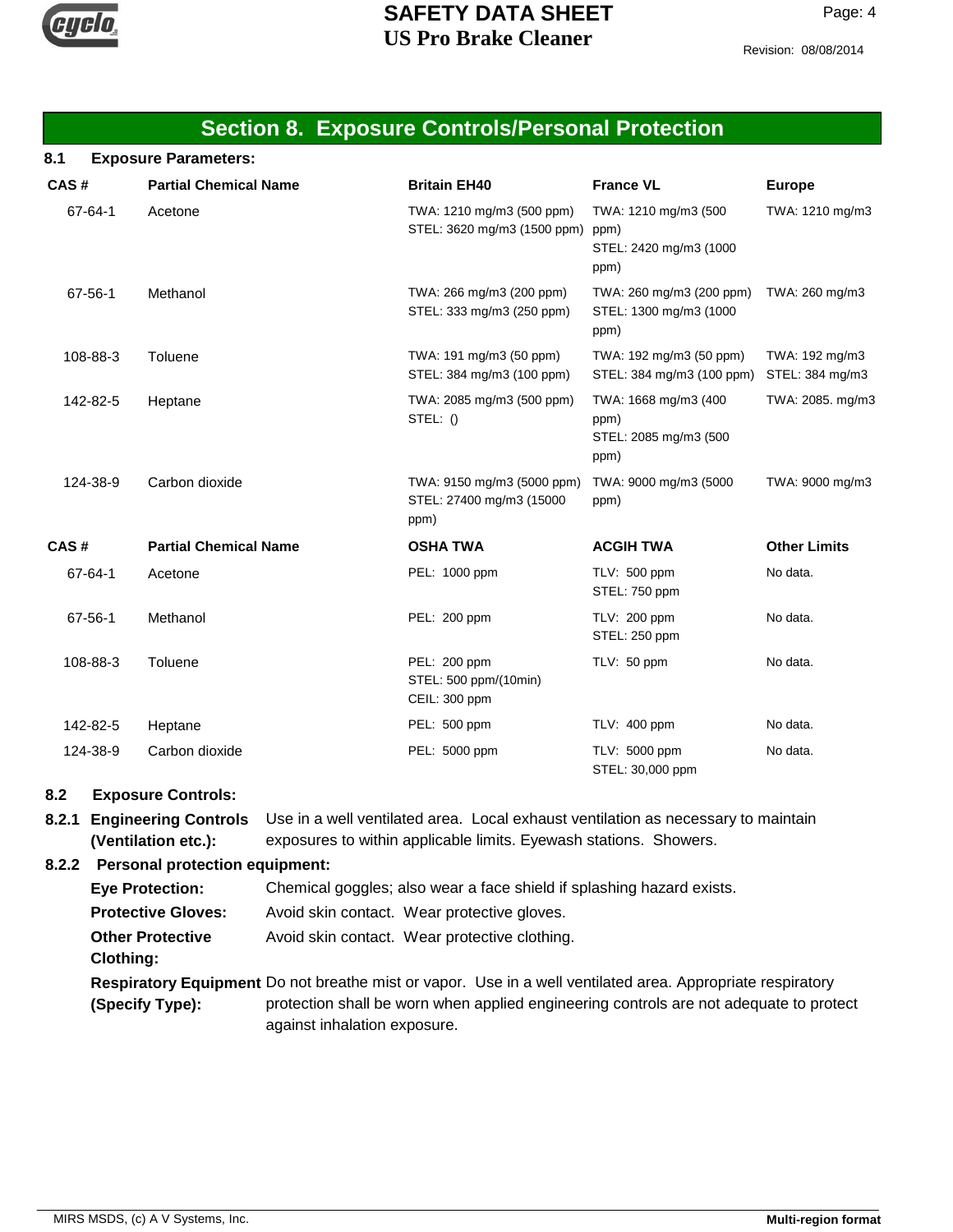

Revision: 08/08/2014

|      |                               | <b>Section 9. Physical and Chemical Properties</b>                                                                                                                                   |  |
|------|-------------------------------|--------------------------------------------------------------------------------------------------------------------------------------------------------------------------------------|--|
| 9.1  |                               | <b>Information on Basic Physical and Chemical Properties</b>                                                                                                                         |  |
|      | <b>Physical States:</b>       | [ ] Gas<br>[X] Liquid<br>[ ] Solid                                                                                                                                                   |  |
|      | <b>Appearance and Odor:</b>   | Aerosol Product.                                                                                                                                                                     |  |
|      | <b>Melting Point:</b>         | Unknown                                                                                                                                                                              |  |
|      | <b>Boiling Point:</b>         | 133.00 F (56.1 C) - 231.00 F (110.6 C)                                                                                                                                               |  |
|      | <b>Flash Pt:</b>              | 1.00 F (-17.2 C) Method Used: TAG Closed Cup                                                                                                                                         |  |
|      | <b>Evaporation Rate:</b>      | No data.                                                                                                                                                                             |  |
|      | <b>Explosive Limits:</b>      | LEL: 1.2<br>UEL:<br>36                                                                                                                                                               |  |
|      | Vapor Pressure (vs. Air or    | No data.                                                                                                                                                                             |  |
|      | mm Hg):                       |                                                                                                                                                                                      |  |
|      | Vapor Density (vs. Air = 1):  | No data.                                                                                                                                                                             |  |
|      | Specific Gravity (Water = 1): | .80                                                                                                                                                                                  |  |
|      | <b>Solubility in Water:</b>   | Moderate                                                                                                                                                                             |  |
|      | <b>Autoignition Pt:</b>       | No data.                                                                                                                                                                             |  |
| 9.2  | <b>Other Information</b>      |                                                                                                                                                                                      |  |
|      | <b>Percent Volatile:</b>      | 44.0 % by weight.                                                                                                                                                                    |  |
|      |                               | <b>Section 10. Stability and Reactivity</b>                                                                                                                                          |  |
| 10.1 | <b>Reactivity:</b>            | No data available.                                                                                                                                                                   |  |
| 10.2 | <b>Stability:</b>             | Unstable [ ]<br>Stable [X]                                                                                                                                                           |  |
| 10.3 | <b>Conditions To Avoid -</b>  | No data available.                                                                                                                                                                   |  |
|      | <b>Hazardous Reactions:</b>   |                                                                                                                                                                                      |  |
|      | <b>Possibility of</b>         | Will occur [ ]<br>Will not occur [X]                                                                                                                                                 |  |
|      | <b>Hazardous Reactions:</b>   |                                                                                                                                                                                      |  |
|      | 10.4 Conditions To Avoid -    | Keep away from heat, sparks and flame. Avoid any source of ignition. Do not expose to                                                                                                |  |
|      | Instability:                  | heat or store at temperatures above 120 degrees F.                                                                                                                                   |  |
| 10.5 | Incompatibility -             | Nitric acid, sulfuric acid, strong acids, contact with oxidizing agents, chlorine compounds,                                                                                         |  |
|      | <b>Materials To Avoid:</b>    | alkalis, potassium t-butoxide, beryllium dihydride, magnesium, nitrogen tetraoxide, strong<br>bases. Methanol has an explosive reaction with chloroform + sodium hydroxide, cyanuric |  |
|      |                               | chloride, nitric acid, etc.                                                                                                                                                          |  |
| 10.6 | <b>Hazardous</b>              | Carbon dioxide, carbon monoxide, formaldehyde.                                                                                                                                       |  |
|      | <b>Decomposition Or</b>       |                                                                                                                                                                                      |  |
|      | <b>Byproducts:</b>            |                                                                                                                                                                                      |  |
|      |                               |                                                                                                                                                                                      |  |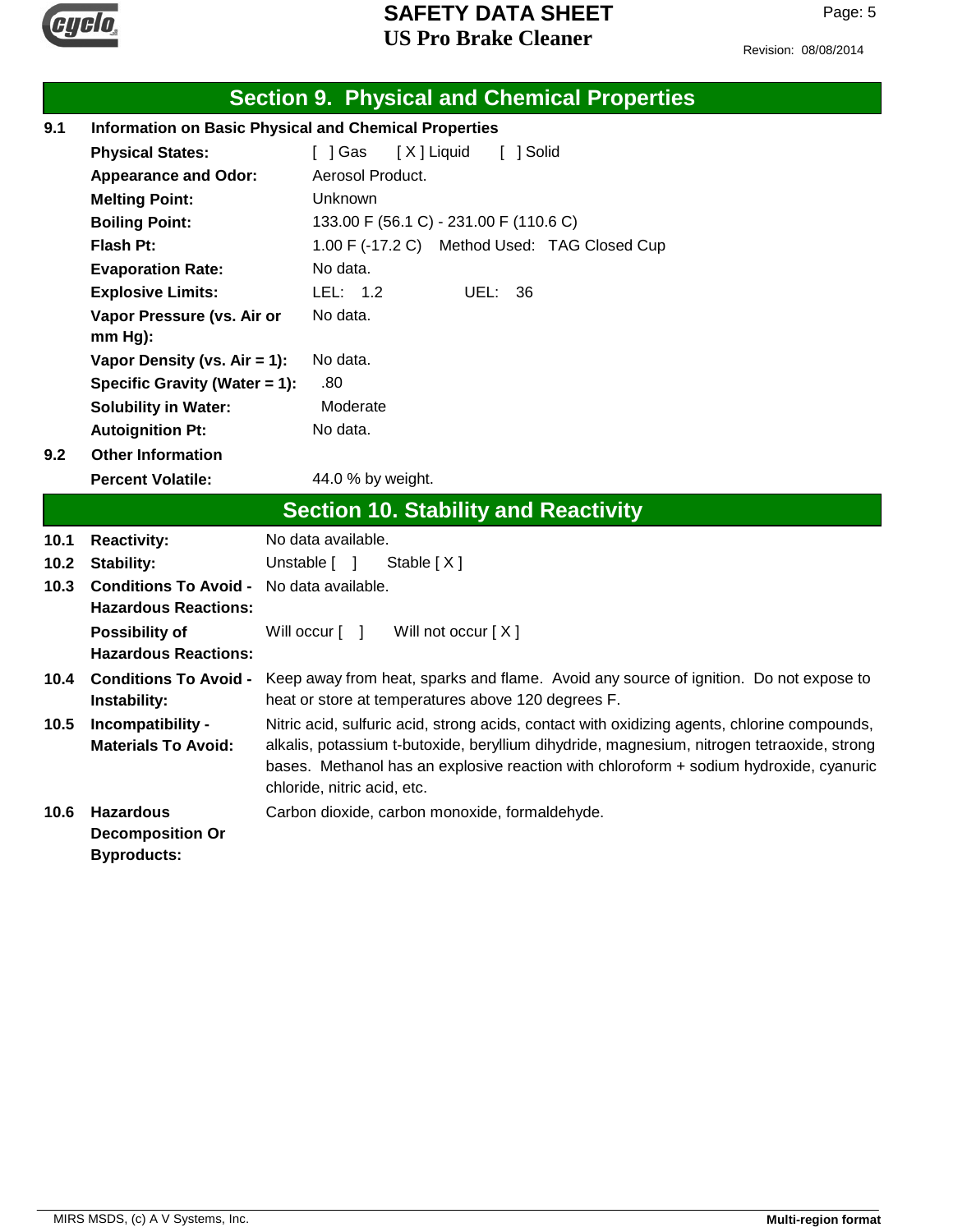

Revision: 08/08/2014

|      |                                                 | <b>Section 11. Toxicological Information</b>                                                                                                            |
|------|-------------------------------------------------|---------------------------------------------------------------------------------------------------------------------------------------------------------|
| 11.1 | Information on<br><b>Toxicological Effects:</b> | No data available.                                                                                                                                      |
|      |                                                 | CAS# 142-82-5:                                                                                                                                          |
|      |                                                 | Other Studies:, TDLo, Oral, Rat, 60.00 GM/KG, 3 W.<br>Results:                                                                                          |
|      |                                                 | Kidney, Ureter, Bladder: Changes in liver weight.                                                                                                       |
|      |                                                 | - National Technical Information Service, Vol/p/yr: OTS0571116,                                                                                         |
|      |                                                 | Other Studies:, TDLo, Oral, Rat, 260.0 GM/KG, 13 W.<br>Results:                                                                                         |
|      |                                                 | Kidney, Ureter, Bladder: Changes in bladder weight.<br>Endocrine: Hypoglycemia.                                                                         |
|      |                                                 | Nutritional and Gross Metabolic: Weight loss or decreased weight gain.                                                                                  |
|      |                                                 | - National Technical Information Service, Vol/p/yr: OTS0571116,                                                                                         |
|      |                                                 | Other Studies:, TCLo, Inhalation, Rat, 4000. PPM, 6 D.<br>Results:                                                                                      |
|      |                                                 | Brain and Coverings: Recordings from specific areas of CNS.<br>Sense Organs and Special Senses (Nose, Eye, Ear, and Taste): Ear: Changes in             |
|      |                                                 | cochlear structure or function.<br>Nutritional and Gross Metabolic: Weight loss or decreased weight gain.                                               |
|      |                                                 | - Pharmacology and Toxicology, Munksgaard International Pub., POB 2148, Copenhagen<br>K Denmark, Vol/p/yr: 76,41, 1995                                  |
|      |                                                 | Other Studies:, TDLo, Intraperitoneal, Rat, 9625. MG/KG, 7 D.<br>Results:                                                                               |
|      |                                                 | Liver: Other changes.                                                                                                                                   |
|      |                                                 | Blood: Changes in serum composition (e.g.                                                                                                               |
|      |                                                 | Biochemical: Enzyme inhibition, induction, or change in blood or tissue levels: Multiple<br>enzyme effects.                                             |
|      |                                                 | - Toxicology Letters., Elsevier Science Pub. B.V., POB 211, 1000 AE, Amsterdam 1000<br>AE Netherlands, Vol/p/yr: 14,169, 1982                           |
|      |                                                 | Other Studies:, TDLo, Intraperitoneal, Rat, 8840. MG/KG, 45 D.<br>Results:                                                                              |
|      |                                                 | Liver: Other changes.                                                                                                                                   |
|      |                                                 | Biochemical: Enzyme inhibition, induction, or change in blood or tissue levels:<br>Phosphatases.                                                        |
|      |                                                 | Biochemical: Enzyme inhibition, induction, or change in blood or tissue levels: Hepatic<br>microsomal mixed oxidase (dealkylation, hydroxylation, etc.) |
|      |                                                 | - JAT, Journal of Applied Toxicology., John Wiley & Sons Ltd., Baffins Lane, Chichester,<br>W.Sussex PO19 1UD UK, Vol/p/yr: 8,81, 1988                  |
|      |                                                 | Acute toxicity, TCLo, Inhalation, Human, 1000. PPM, 6 M.<br>Results:                                                                                    |
|      |                                                 | Behavioral: Hallucinations, distorted perceptions.                                                                                                      |
|      |                                                 | - "U.S. Bureau of Mines Report of Investigation No. 2979," Patty, F.A., and W.P. Yant,                                                                  |
|      |                                                 | 1929 Volume, Vol/p/yr: 2979,-, 1929                                                                                                                     |
|      |                                                 | Acute toxicity, LC50, Inhalation, Rat, 103.0 GM/M3, 4 H.<br>Results:                                                                                    |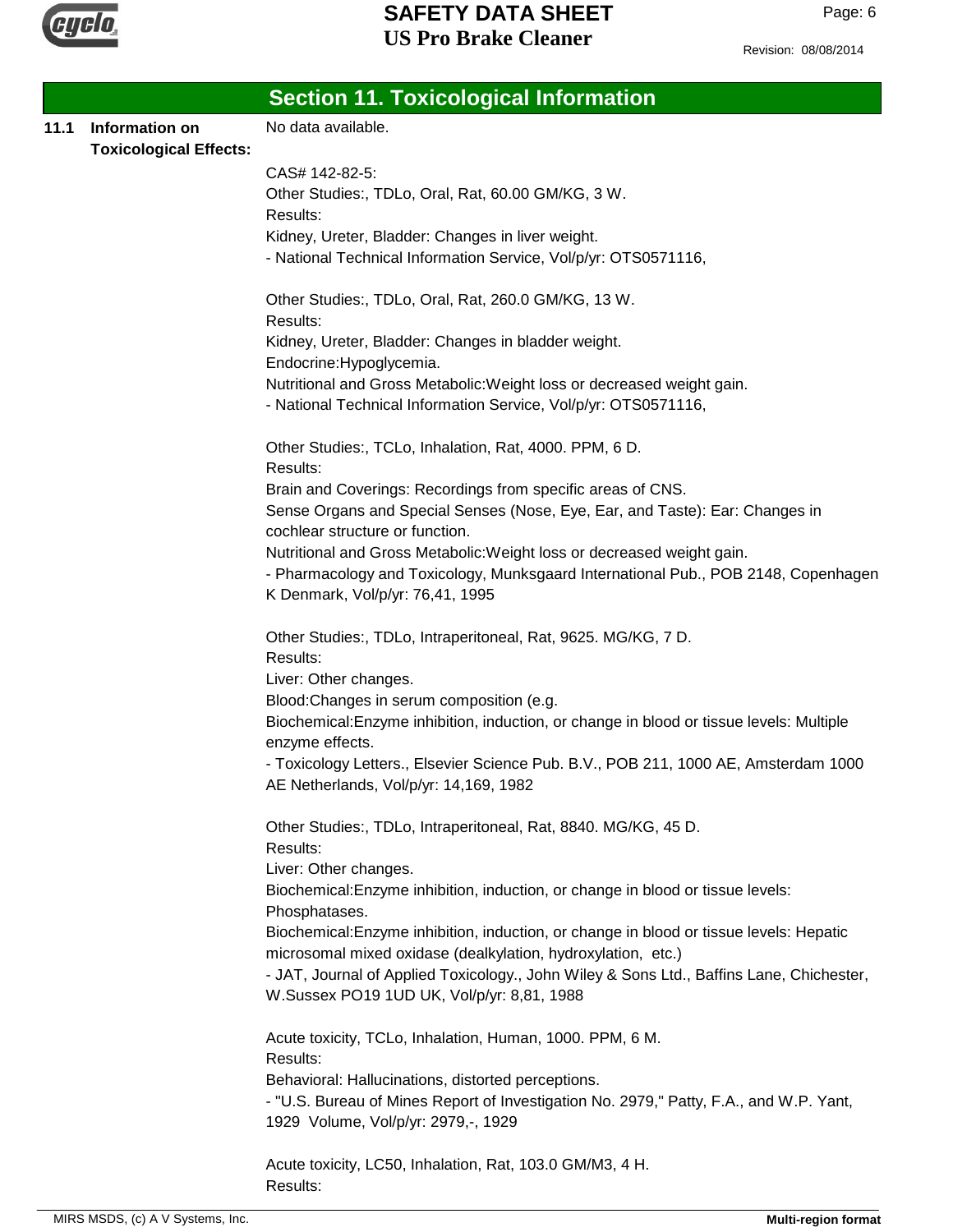

| Behavioral: Change in motor activity (specific assay).<br>Behavioral: Alteration of classical conditioning.<br>- Gigiena Truda i Professional'nye Zabolevaniya. (Labor Hygiene and Occupational<br>Disease), V/O Mezhdunarodnaya Kniga, Moscow 113095 Russia, Vol/p/yr: 32(10),23,<br>1988                                                                                                |
|-------------------------------------------------------------------------------------------------------------------------------------------------------------------------------------------------------------------------------------------------------------------------------------------------------------------------------------------------------------------------------------------|
| Acute toxicity, LCLO, Inhalation, Mouse, 59.00 GM/M3, 41 M.<br>Results:<br>Behavioral: Convulsions or effect on seizure threshold.<br>- Biochemische Zeitschrift., For publisher information, see EJBCAI, Berlin Germany,<br>Vol/p/yr: 115,235, 1921                                                                                                                                      |
| Acute toxicity, LD50, Intravenous, Mouse, 222.0 MG/KG.<br>Results:<br>Brain and Coverings: Changes in circulation (hemorrhage, thrombosis, etc.<br>Lungs, Thorax, or Respiration: Dyspnea.<br>Gastrointestinal: Nausea or vomiting.<br>- Journal of Pharmaceutical Sciences., American Pharmaceutical Assoc., 2215<br>Constitution Ave., NW, Washington, DC 20037, Vol/p/yr: 67,566, 1978 |

| CAS#     | <b>Hazardous Components (Chemical Name)</b> | <b>NTP</b> | <b>IARC</b> | <b>ACGIH</b> | <b>OSHA</b> |
|----------|---------------------------------------------|------------|-------------|--------------|-------------|
| 67-64-1  | Acetone                                     | n.a.       | n.a.        | A4           | n.a.        |
| 67-56-1  | Methanol                                    | n.a.       | n.a.        | n.a.         | n.a.        |
| 108-88-3 | Toluene                                     | n.a.       | 3           | A4           | n.a.        |
| 142-82-5 | Heptane                                     | n.a.       | n.a.        | n.a.         | n.a.        |
| 124-38-9 | Carbon dioxide                              | n.a.       | n.a.        | n.a.         | n.a.        |

# **Section 12. Ecological Information**

### **12.1** CAS# 142-82-5: **Toxicity:**

Effective concentration to 50% of test organisms., Water Flea (Daphnia magna), 82500. UG/L, 96 H, Intoxication,, Water temperature: 28.00 C (82.4 F) C.

Results: No observed effect.

- Acute Toxicity of Petroleum Products, Crude Oil andOil Refinery Effluent on Plankton, Benthic Invertebrates and Fish, Das, P.K.M.K., and S.K. Konar, 1988

LC50, Water Flea (Daphnia magna), 50.00 MG/L, 24 H, Intoxication,, Water temperature: 20.00 C (68.0 F) - 22.00 C (71.6 F) C, pH: 7.70, Hardness: 16.00 dH. Results:

No observed effect.

- Results of the Damaging Effect of Water Pollutants on Daphnia magna (Befunde der Schadwirkung Wassergefahrdender Stoffe Gegen Daphnia magna), Bringmann, G., and R. Kuhn, 1977

LC50, Western Mosquitofish (Gambusia affinis), adult(s), 4924000. UG/L, 48 H, Mortality, Water temperature: 20.00 C (68.0 F) - 27.00 C (80.6 F) C, pH: 8.90. Results: Age Effects.

- Toxicity to Gambusia affinis of Certain Pure Chemicals in Turbid Waters, Wallen, I.E.,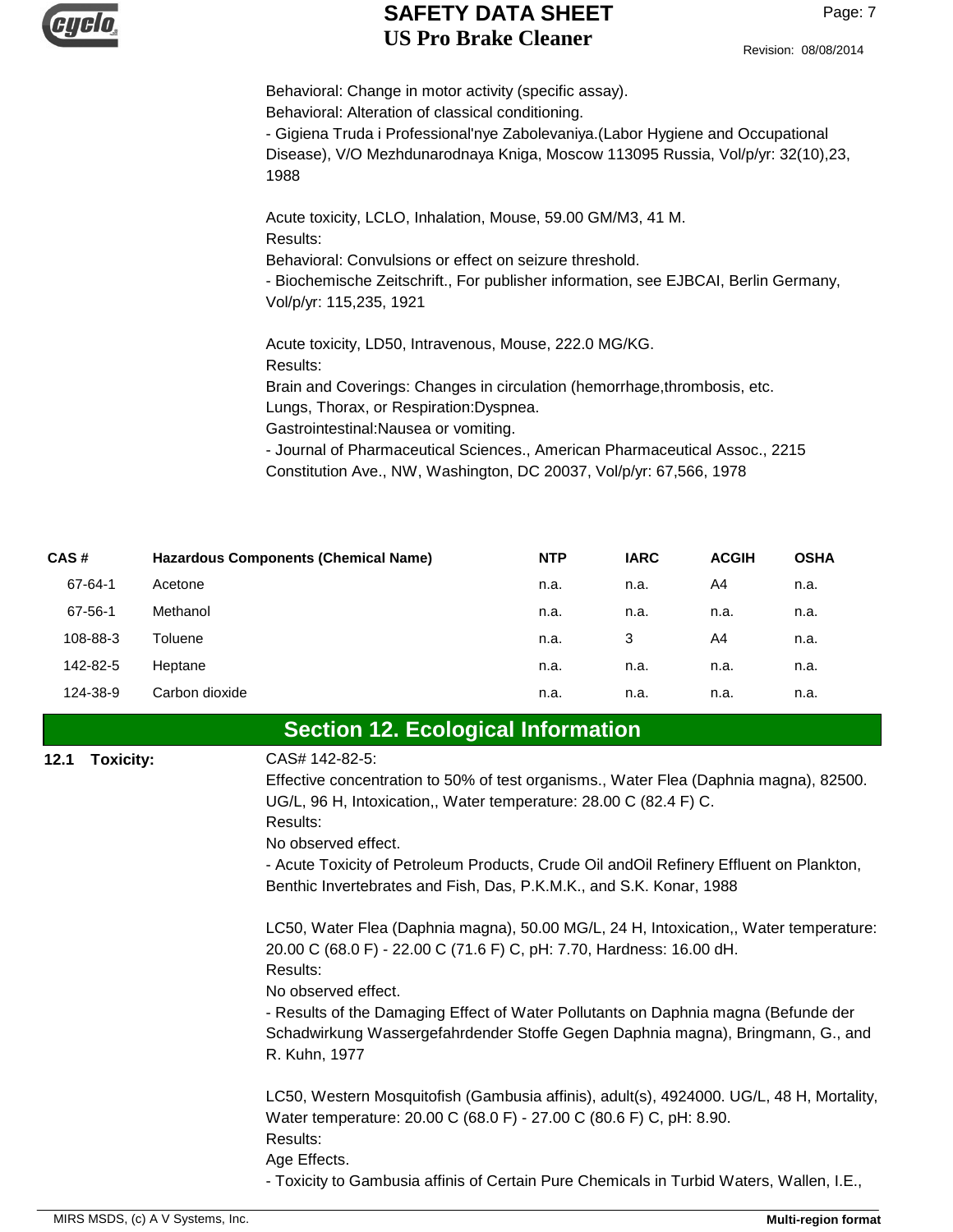

W.C. Greer, and R. Lasater, 1957

LC50, Western Mosquitofish (Gambusia affinis), adult(s), 4924000. UG/L, 24 H, Mortality, Water temperature: 20.00 C (68.0 F) - 27.00 C (80.6 F) C, pH: 8.90. Results:

Age Effects.

- Toxicity to Gambusia affinis of Certain Pure Chemicals in Turbid Waters, Wallen, I.E., W.C. Greer, and R. Lasater, 1957

Not reported., Western Mosquitofish (Gambusia affinis), adult(s), 5600000. UG/L, 96 H, Mortality, Water temperature: 20.00 C (68.0 F) - 27.00 C (80.6 F) C, pH: 8.90. Results:

No observed effect.

- Toxicity to Gambusia affinis of Certain Pure Chemicals in Turbid Waters, Wallen, I.E., W.C. Greer, and R. Lasater, 1957

LC50, Western Mosquitofish (Gambusia affinis), adult(s), 4924000. UG/L, 96 H, Mortality, Water temperature: 20.00 C (68.0 F) - 27.00 C (80.6 F) C, pH: 8.90. Results:

No observed effect.

- Toxicity to Gambusia affinis of Certain Pure Chemicals in Turbid Waters, Wallen, I.E., W.C. Greer, and R. Lasater, 1957

Not reported., Coho Salmon,Silver Salmon (Oncorhynchus kisutch), 100000. UG/L, 96 H, Mortality, Water temperature: 8.00 C (46.4 F) C, pH: 8.10.

Results: Age Effects.

- Effects of Some Components of Crude Oil on Young Coho Salmon, Morrow, J.E., R.L. Gritz, and M.P. Kirton, 1975

LC50, Mozambique Tilapia (Oreochromis mossambicus), 375000. UG/L, 96 H, Mortality, Water temperature: 27.80 C (82.0 F) C.

Results:

No observed effect.

- Acute Toxicity of n-Heptane and n-Hexane on Worm and Fish, Ghatak, D.B., M.M. Hossain, and S.K. Konar, 1988

LC50, Midge Family (Chironomidae), larva(e), 838000. UG/L, 96 H, Intoxication,, Water temperature: 28.00 C (82.4 F) C, pH: 7.00, Hardness: 260.00 MG/L. Results:

No observed effect.

- Acute Toxicity of Petroleum Products, Crude Oil andOil Refinery Effluent on Plankton, Benthic Invertebrates and Fish, Das, P.K.M.K., and S.K. Konar, 1988

Effective concentration to 50% of test organisms., Algae (Algae), 1500. UG/L, 8 H, Physiology.

Results:

No observed effect.

- Gulf Underwater Flare Experiment (GUFEX): Effects of Hydrocarbons on Phytoplankton, Brooks, J.M., G.A. Fryxell, D.F. Reid, and W.M. Sackett, 1977

Not reported., Pacific Oyster (Crassostrea gigas), egg(s), 3400000. UG/L, 48 H, Mortality, Water temperature: 20.00 C (68.0 F) - 21.50 C (70.7 F) C.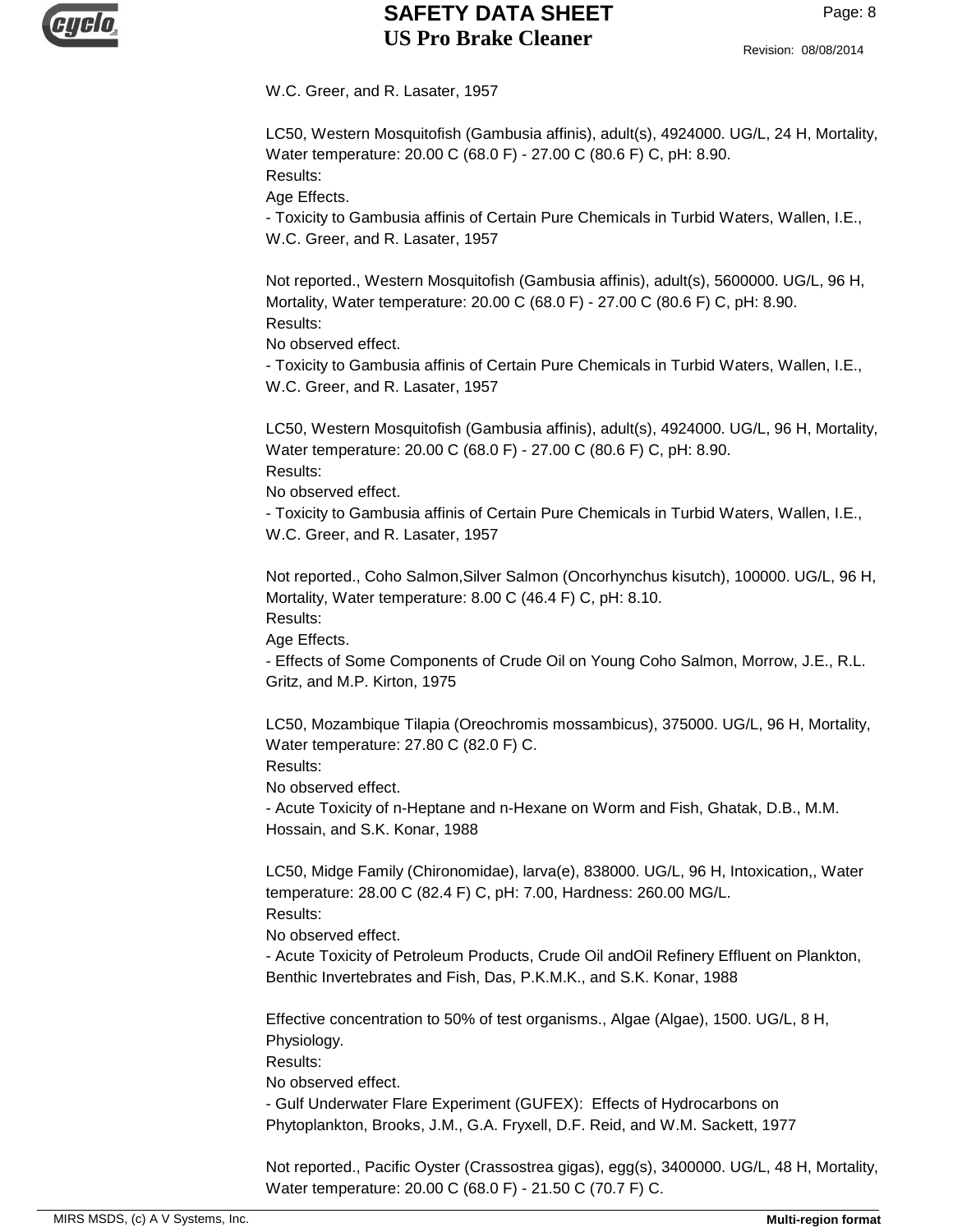

#### Results:

No observed effect.

- The Effect of Alaskan Crude Oil and Selected Hydrocarbon Compounds on Embryonic Development of the Pacfic Oyster, Crassostrea gigas, Legore, R.S., 1974

LC50, Oligochaete (Branchiura sowerbyi), 2500000. UG/L, 96 H, Mortality, Water temperature: 27.80 C (82.0 F) C.

Results:

No observed effect.

- Acute Toxicity of n-Heptane and n-Hexane on Worm and Fish, Ghatak, D.B., M.M. Hossain, and S.K. Konar, 1988

Effective concentration to 50% of test organisms., Snail (Viviparus bengalensis), 472000. UG/L, 96 H, Intoxication,, Water temperature: 28.00 C (82.4 F) C. Results:

No observed effect.

- Acute Toxicity of Petroleum Products, Crude Oil andOil Refinery Effluent on Plankton, Benthic Invertebrates and Fish, Das, P.K.M.K., and S.K. Konar, 1988

Lethal concentration to 0% of test organisms., Carp (Leuciscus idus ssp. melanotus), 220.0 MG/L, 48 H, Mortality.

Results:

No observed effect.

- Results of the Investigation of 200 Chemical Compounds for Acute Fish Toxicity with the Golden Orfe Test (Ergebnisse der Untersuchung von 200 Chemischen Verbindungen auf Akute Fischtoxizitat mit dem Goldorfentest), Juhnke, I., and D. Luedemann, 1978

LC50, Carp (Leuciscus idus ssp. melanotus), 270.0 MG/L, 48 H, Mortality. Results:

No observed effect.

- Results of the Investigation of 200 Chemical Compounds for Acute Fish Toxicity with the Golden Orfe Test (Ergebnisse der Untersuchung von 200 Chemischen Verbindungen auf Akute Fischtoxizitat mit dem Goldorfentest), Juhnke, I., and D. Luedemann, 1978

Lethal concentration to 100% of test organisms., Carp (Leuciscus idus ssp. melanotus), 350.0 MG/L, 48 H, Mortality.

Results:

No observed effect.

- Results of the Investigation of 200 Chemical Compounds for Acute Fish Toxicity with the Golden Orfe Test (Ergebnisse der Untersuchung von 200 Chemischen Verbindungen auf Akute Fischtoxizitat mit dem Goldorfentest), Juhnke, I., and D. Luedemann, 1978

Lethal concentration to 0% of test organisms., Carp (Leuciscus idus ssp. melanotus), 1370. MG/L, 48 H, Mortality.

Results:

No observed effect.

- Results of the Investigation of 200 Chemical Compounds for Acute Fish Toxicity with the Golden Orfe Test (Ergebnisse der Untersuchung von 200 Chemischen Verbindungen auf Akute Fischtoxizitat mit dem Goldorfentest), Juhnke, I., and D. Luedemann, 1978

LC50, Carp (Leuciscus idus ssp. melanotus), 2940. MG/L, 48 H, Mortality. Results: No observed effect.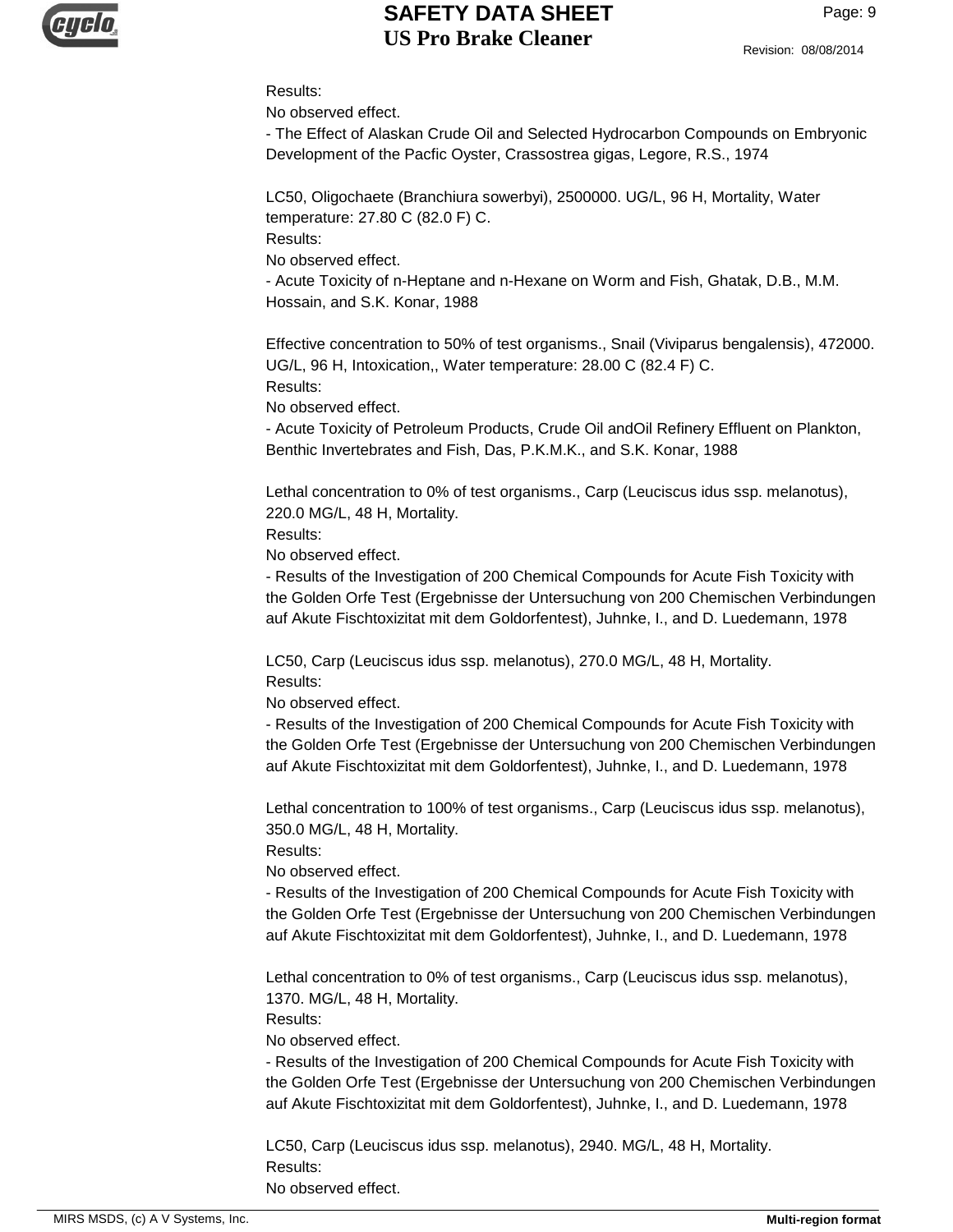|                                           |                                           | <b>SAFETY DATA SHEET</b><br><b>US Pro Brake Cleaner</b>                                                                                                                                                                                                                                                                                                                                                                        |                                                   | Page: 10<br>Revision: 08/08/2014                   |                                                                                                                |
|-------------------------------------------|-------------------------------------------|--------------------------------------------------------------------------------------------------------------------------------------------------------------------------------------------------------------------------------------------------------------------------------------------------------------------------------------------------------------------------------------------------------------------------------|---------------------------------------------------|----------------------------------------------------|----------------------------------------------------------------------------------------------------------------|
|                                           |                                           | - Results of the Investigation of 200 Chemical Compounds for Acute Fish Toxicity with<br>the Golden Orfe Test (Ergebnisse der Untersuchung von 200 Chemischen Verbindungen                                                                                                                                                                                                                                                     |                                                   |                                                    |                                                                                                                |
|                                           |                                           | auf Akute Fischtoxizitat mit dem Goldorfentest), Juhnke, I., and D. Luedemann, 1978                                                                                                                                                                                                                                                                                                                                            |                                                   |                                                    |                                                                                                                |
|                                           |                                           | Lethal concentration to 100% of test organisms., Carp (Leuciscus idus ssp. melanotus),<br>3420. MG/L, 48 H, Mortality.<br>Results:<br>No observed effect.<br>- Results of the Investigation of 200 Chemical Compounds for Acute Fish Toxicity with<br>the Golden Orfe Test (Ergebnisse der Untersuchung von 200 Chemischen Verbindungen<br>auf Akute Fischtoxizitat mit dem Goldorfentest), Juhnke, I., and D. Luedemann, 1978 |                                                   |                                                    |                                                                                                                |
|                                           |                                           | <b>Section 13. Disposal Considerations</b>                                                                                                                                                                                                                                                                                                                                                                                     |                                                   |                                                    |                                                                                                                |
| 13.1<br>Method:                           | <b>Waste Disposal</b>                     | Dispose of contents/container in accordance with local/regional/national/international<br>regulation.                                                                                                                                                                                                                                                                                                                          |                                                   |                                                    |                                                                                                                |
|                                           |                                           | <b>Section 14. Transport Information</b>                                                                                                                                                                                                                                                                                                                                                                                       |                                                   |                                                    |                                                                                                                |
| 14.1                                      | <b>LAND TRANSPORT (US DOT):</b>           |                                                                                                                                                                                                                                                                                                                                                                                                                                |                                                   |                                                    |                                                                                                                |
| <b>UN/NA Number:</b>                      | <b>DOT Hazard Class:</b>                  | DOT Proper Shipping Name: Consumer Commodity<br>ORM-D                                                                                                                                                                                                                                                                                                                                                                          | ORM-D                                             |                                                    |                                                                                                                |
| 14.1                                      | <b>LAND TRANSPORT (European ADR/RID):</b> |                                                                                                                                                                                                                                                                                                                                                                                                                                |                                                   |                                                    |                                                                                                                |
|                                           | <b>ADR/RID Shipping Name:</b>             | Aerosols (Methanol) (Ltd Qty in 120 mL or less)                                                                                                                                                                                                                                                                                                                                                                                |                                                   |                                                    |                                                                                                                |
| <b>UN Number:</b><br><b>Hazard Class:</b> |                                           | 2.1(6.1)<br>1950<br>N.A.                                                                                                                                                                                                                                                                                                                                                                                                       | <b>ADR Classification:</b>                        |                                                    | 2.1                                                                                                            |
| 14.2                                      | <b>MARINE TRANSPORT (IMDG/IMO):</b>       |                                                                                                                                                                                                                                                                                                                                                                                                                                |                                                   |                                                    |                                                                                                                |
|                                           | <b>IMDG/IMO Shipping Name:</b>            | Aerosols (Methanol)                                                                                                                                                                                                                                                                                                                                                                                                            |                                                   |                                                    |                                                                                                                |
| <b>UN Number:</b><br><b>Hazard Class:</b> |                                           | 2.1(6.1)<br>1950<br>N.A.                                                                                                                                                                                                                                                                                                                                                                                                       | <b>Packing Group:</b><br><b>Marine Pollutant:</b> | <b>IMDG Classification:</b>                        | 2.1<br>No                                                                                                      |
| 14.3                                      | AIR TRANSPORT (ICAO/IATA):                |                                                                                                                                                                                                                                                                                                                                                                                                                                |                                                   |                                                    |                                                                                                                |
|                                           | <b>ICAO/IATA Shipping Name:</b>           | <b>FORBIDDEN</b>                                                                                                                                                                                                                                                                                                                                                                                                               |                                                   |                                                    |                                                                                                                |
|                                           |                                           | <b>Section 15. Regulatory Information</b>                                                                                                                                                                                                                                                                                                                                                                                      |                                                   |                                                    |                                                                                                                |
| CAS#                                      |                                           | EPA SARA (Superfund Amendments and Reauthorization Act of 1986) Lists<br><b>Hazardous Components (Chemical Name)</b>                                                                                                                                                                                                                                                                                                           | S. 302 (EHS)                                      | S. 304 RQ                                          |                                                                                                                |
| 67-64-1                                   | Acetone                                   |                                                                                                                                                                                                                                                                                                                                                                                                                                | No                                                | Yes 5000 LB                                        | S. 313 (TRI)<br>No                                                                                             |
| 67-56-1                                   | Methanol                                  |                                                                                                                                                                                                                                                                                                                                                                                                                                | No                                                | Yes 5000 LB                                        | Yes                                                                                                            |
| 108-88-3                                  | Toluene                                   |                                                                                                                                                                                                                                                                                                                                                                                                                                | No                                                | <b>Yes 1000 LB</b>                                 | Yes                                                                                                            |
| 142-82-5                                  | Heptane                                   |                                                                                                                                                                                                                                                                                                                                                                                                                                | No                                                | No                                                 | No                                                                                                             |
| 124-38-9                                  | Carbon dioxide                            |                                                                                                                                                                                                                                                                                                                                                                                                                                | No                                                | No                                                 | No.                                                                                                            |
| CAS#<br>67-64-1                           | Acetone                                   | <b>Hazardous Components (Chemical Name)</b>                                                                                                                                                                                                                                                                                                                                                                                    | <b>Other US EPA or State Lists</b>                | Test; CA PROP.65: No; CA TAC, Title 8: Title 8; MA | CAA HAP, ODC: No; CWA NPDES: No; TSCA: Inventory, 4<br>Oil/HazMat: Yes; MI CMR, Part 5: Part 5; NC TAP: No; NJ |